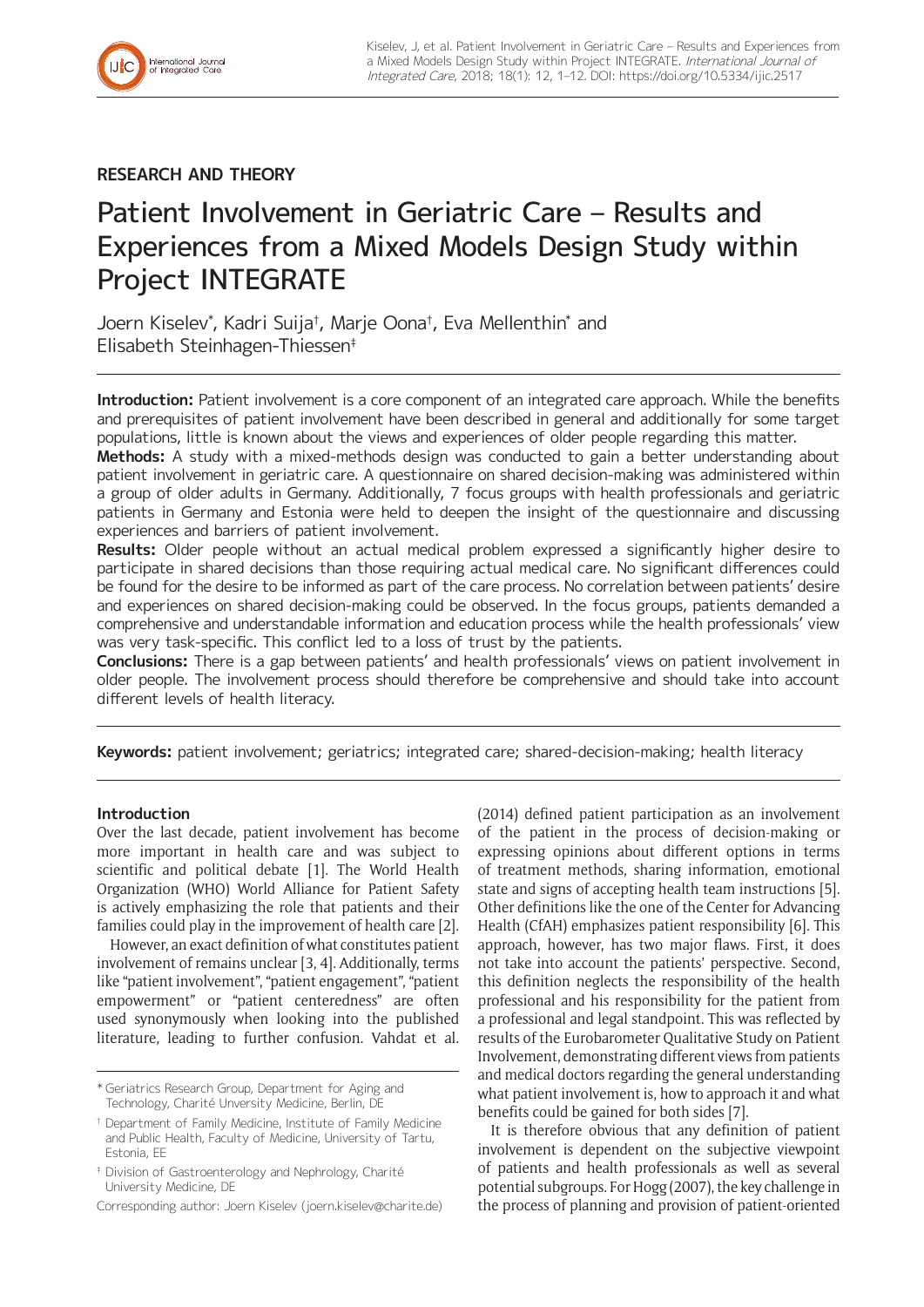health care services is to include opinions and preferences of patients, caregivers and the community to improve health care systems and to gain public approval and confidence [8]. Mead and Bower (2000) provided a model of patient-centeredness with five dimensions of doctor and patient behavioral interaction [9]: the biopsychosocial perspective, the 'patient-as-person', sharing power and responsibility, the therapeutic alliance, and the 'doctor-as-person', with factors like professional context, communication and personal factors influencing this interaction.

As patient involvement is gradually accepted as a key component of the health care processes and advocated as a means to improve patient safety [10], this development has to include older people and geriatric patients. Lyttle and Ryan (2010) identified seven themes of older patients' participation [11]: the concept of participation, the desire for older people to be involved, autonomy and empowerment, patients' expectations, benefits of participation, factors influencing participation; and prerequisites to participation. Their findings suggest that patient involvement is possible when patients are informed accordingly, involved based on their individual knowledge, level of desire to participate, and explanations are understandable. However, little is known on the current state of patient involvement for older people. This is especially true for the health system of Germany, where patient involvement is advocated, but initiatives on the policy context are still sparse [12].

As part of 'Project INTEGRATE' [13], a European-wide project on integrated care, we therefore conducted a study on patient involvement for older people using a mixed methods design, incorporating quantitative and qualitative components. As shared decision-making is a core concept of integrated care, we used this concept as a starting point of our research [14, 15]. Research was done in Germany and Estonia. The aim of this study was to gain a better understanding on which components of patient involvement are important for patients and/or health professionals, how these components can be implemented in integrated care and which barriers have to be addressed in order to successfully involve a patient in his care process. The results of this study should assist and enable managers and policy makers in the European Union as well as in other countries in the planning and implementation of integrated care in different settings and health care systems.

# **Methods**

#### **Theoretical framework**

In 2015, Dent and Pahor described a theoretical framework of patient involvement with three components labeled "Choice", "Co-Production" and "Voice" [16]. Choice refers to the access of information to enable an informed choice or a shared decision within a health-related process while the component of Co-Production represents the ability of the patient to participate in his care process. The third component, Voice, covers the ability and access to advance the health system itself within communitydriven projects and platforms. While the third component was not part of our research, Choice and Co-Production are important factors in the care provision in order to enable an environment in which the patient is able to participate in his care process. We therefore used these two factors within this framework for our research.

#### **Data collection**

For our study, we used a mixed methods approach consisting of two parts. In the first part, we administered a questionnaire on attitudes and experiences on shared decision-making within a group of older adults in Germany. In a second step, we organized focus groups in Berlin, Germany and Tartu, Estonia, to discuss topics on patient involvement. We chose this approach as we anticipated that the results from the questionnaires alone would not be able to allow for evaluating the reasons for these findings. The second part of our research aimed therefore at elaborating the results obtained from the questionnaires as suggested by Brannen (2005) [17].

For the quantitative part, we used the Autonomy-Preference-Index (API) [18] and the Shared Decision-Making Questionnaire (SDM-Q9) [19] as standardized tools for questioning two groups of older people. The first group consisted of older people without dependencies in their activities of daily living and no need for acute medical care (disability-free (DF) group); the second group consisted of older people with chronic conditions and comorbidities within a geriatric hospital (GH group). The minimum age for participation was 60 years in both groups. Exclusion criteria were severe cognitive impairment, language barriers, and no written consent (for the GH group). Participants of the DF group were recruited through a senior university program and a sports facility for elderly people; participants in the GH group were recruited in a geriatric hospital.

The API is a standardised questionnaire for the evaluation of attitudes towards participation and information in medical decisions [18]. The API differentiates between a desire to participate in a shared-decision-making process and being informed about the medical process. All items are answered on a 5-point-Likert-scale ranging from "strongly agree" to "strongly disagree". We used a translated and validated version of the API, consisting of 11 items measuring the same dimensions as the original scale [20]. The Shared Decision Making Questionnaire (SDM-Q) consists of two versions for patients and medical doctors where they describe a situation in which they talked to their counterpart about a medical decision to be made and answer 9 items on different aspects in a shared Bindestrich process [19]. Each item is rated on a 6-Point-Likert-Scale ranging from "completely disagree" to "completely agree". In our study, we used the German version of the SDM-Q9 for patients [21].

Additional questions consisted of sociodemographic data, level of education, occupation and medical data. This data included the item "care insurance utilisation" in the context of the German health system. Care insurance is an insurance concept for people with a high level of regular care need, which is covered by public-financed care insurance in Germany. A special examination by a medical doctor evaluates and assigns a level of need, varying between 0 (no need) and 3 (high need). Additional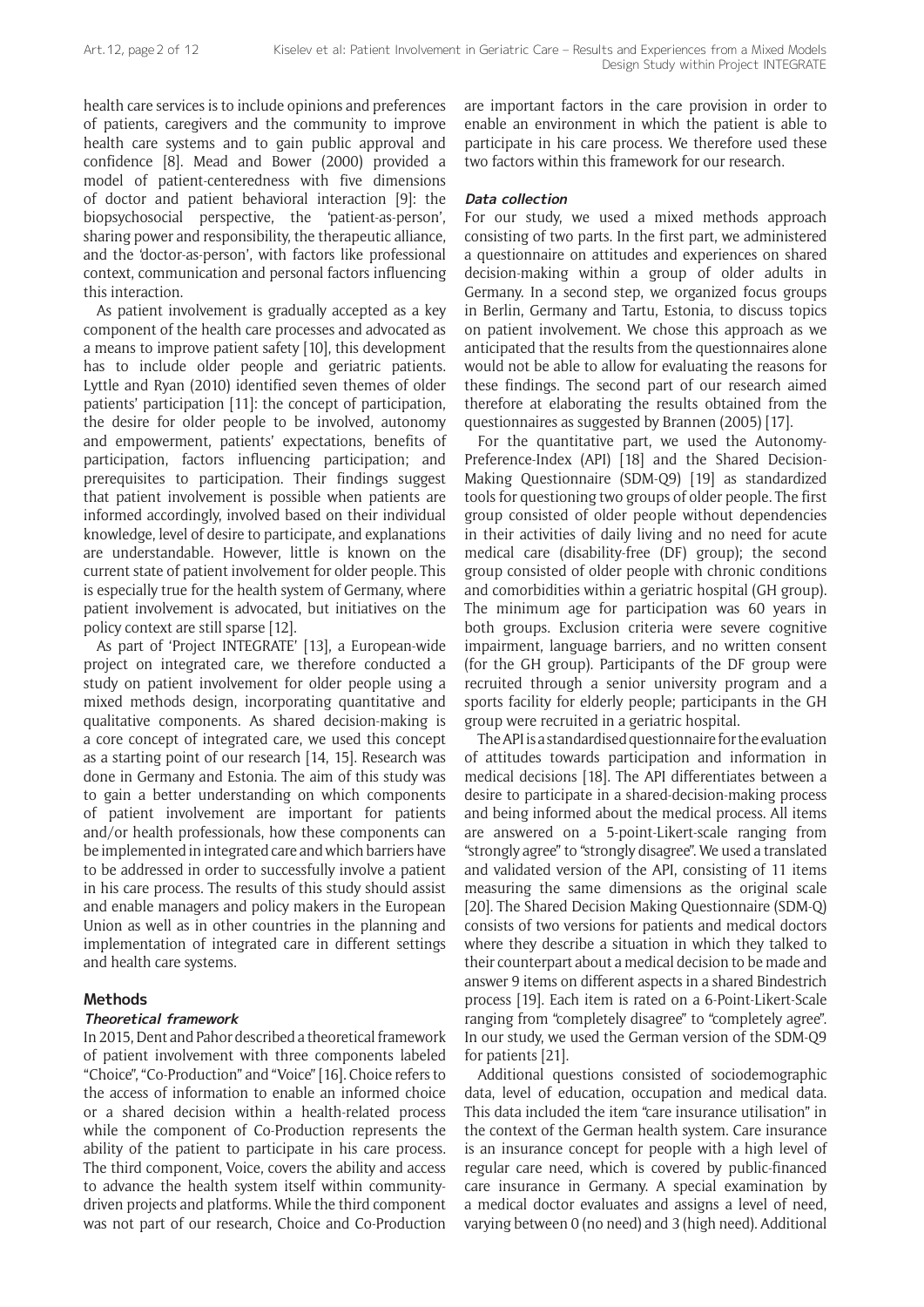differentiation is possible, e.g. when the care need is based mostly on cognitive decline.

During the qualitative part of our study, we conducted six focus groups, three with patients and three with health professionals. The focus groups involving patients consisted of three participants each and were held in Germany (2) and Estonia (1). Two more focus groups with health professionals were held in Germany and one in Estonia. Overall, we included three medical doctors, five nurses, four therapists, a clinical psychologist and a social worker. Estonia was chosen as additional case site for two reasons. First, as partners in Project INTEGRATE we had direct access to the infrastructure and contacts the University of Tartu was able to provide. Second, the health system in Estonia shows many similarities to that of Germany [22]. Therefore, we were able to compare interviews from both countries for any differences and similarities in order to validate the generalizability of the results from the qualitative part of our research.

The interview guideline was developed based on a common methodological approach developed as part of Project INTEGRATE [23] for the basic themes to discuss in the groups. Additional questions were developed based on the results of the quantitative part of our study to elaborate the results obtained there. Further refinement was done by reviewing existing publications on patient involvement in geriatric care.

The final interview guide resulted in the following topics:

- 1. Importance and experiences with shared decisionmaking.
- 2. Prerequisites for a shared decision-making process.
- 3. Prerequisites for a structured patient-education process.
- 4. Prerequisites for self-management of a chronic disease.
- 5. The role of different health professions in shared decision-making, patient education and selfmanagement of the chronic condition(s) by the patients.

Focus groups conducted in Germany took place within the hospital sector; the focus groups in Estonia provided insights in the ambulatory family medicine sector. Interviews took between 45 minutes and one hour. Over the course of each interview, we verbally summarized important points and messages to ensure a clear understanding of the interviewees.

Participants in Germany consisted of patients from a geriatric hospital. The hospital provides geriatric care with an integrated care approach. All health professionals were working in a multiprofessional team and received special education to account for the special needs of geriatric patients. The patients in this setting are mainly older people with multiple chronic conditions. The hospital has 192 beds and treats nearly 300 patients per year. Most common main diagnoses are fractures, cardiovascular diseases included stroke, chronic pulmonary diseases and cancer. Participating family doctors in Estonia were recruited through personal contacts from the Institute of Family Medicine and Public Health, University of Tartu; patients were subsequently recruited through the interviewed family doctors. All participants received written and verbal information about the aims of the study and their role within it. Participation of subjects not admitted to the geriatric hospital as well as the health professionals was anonymous and required therefore no written consent; participation of patients in the geriatric hospital signed a formal written consent for participation. Both parts of this study were conducted to the principles of the declaration of Helsinki and the good clinical practice and received approval from both the ethical committee of the Charité Berlin and from the University of Tartu.

#### **Analysis**

Descriptive statistics of the questionnaires for all participants as well as both groups included tests for normal distribution using the Kolmogorov-Smirnov test (KS) and the Shapiro-Wilk-test (SW). For normal distributed data, mean values as well as standard deviations were calculated and medians for nonnormal distributions. For comparison between the two groups of older adults, student's t-test or Chi-square test was performed, depending of the scaling of the data. Correlation between the desire to participate and participation experience of the patients was tested with a linear regression analysis.

Analysing the focus group interviews was done with a qualitative approach. Interviews were conducted in the respective native language of the interviewees, audiotaped and transcribed verbatim; and then translated into English. A first preliminary analysis was done according to the method provided by Halcomb et al. [24] to identify relevant topics, which were encoded to provide standardisation. For this purpose, the researcher who was assigned to conduct all interviews, was taking notes over the course of each interview. After each interview, he then journalized them immediately based on these notes before listening to the audio tape for reviewing and amending the notes. Finally, a preliminary content analysis was performed and a first set of codes were derived from this analysis. Following that, a second researcher transcribed the interviews before both researchers performed a content analysis [25] to derive a final set of codes. Consensus was reached by comparing and discussing results. Over the course of the analysis, the coding list was further adapted if necessary to ensure the inclusion of all relevant topics.

Finally, we integrated both parts of our study and discussed implications following our results in an expert meeting involving different members from Project INTEGRATE within a regular biannual meeting over the course of the project.

## **Results**

## **Quantitative part: Questionnaires**

We were able to obtain 141 questionnaires from the DF-group and 142 questionnaires from the GH-group. Of those, 15 questionnaires had to be excluded because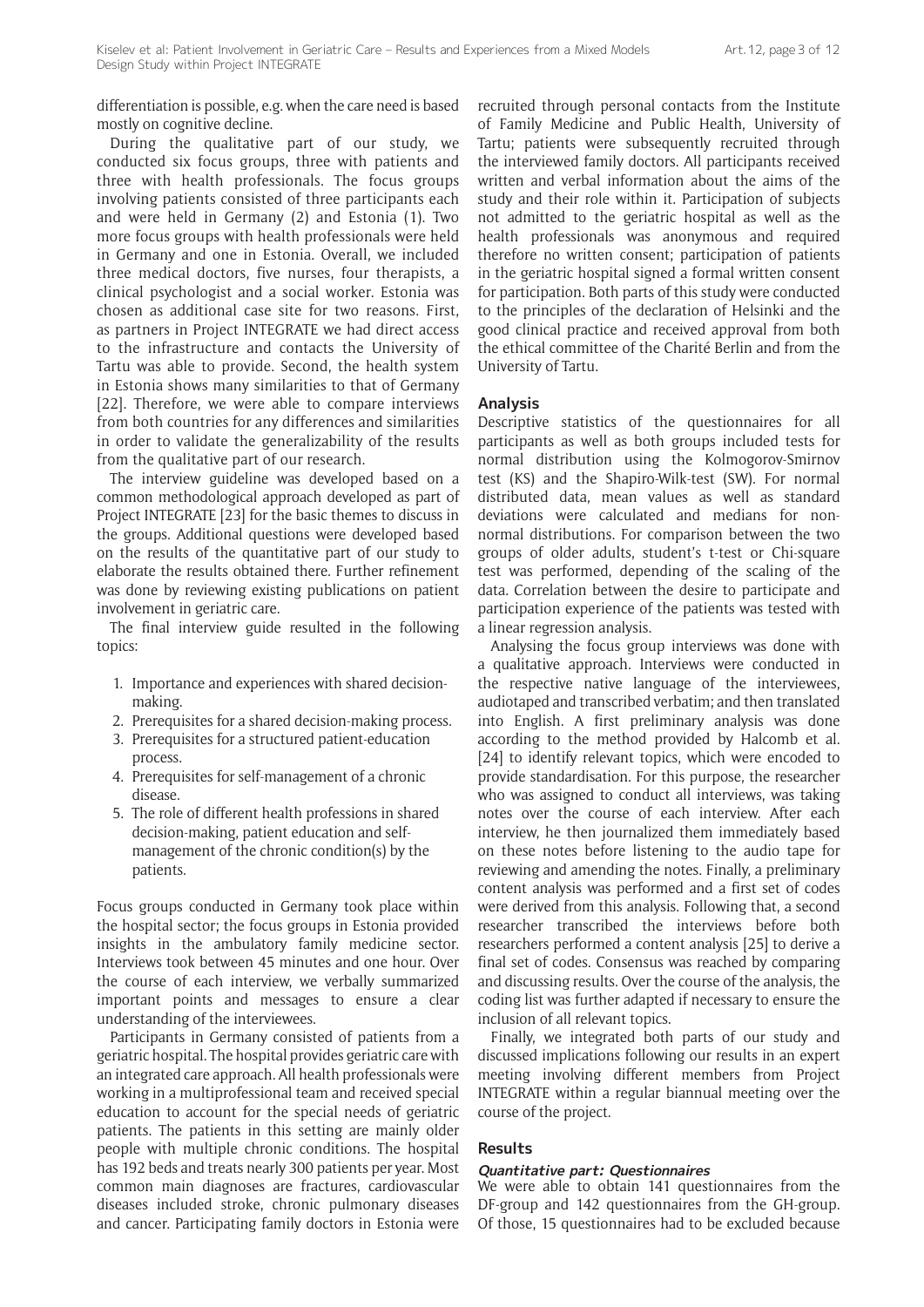of incomplete data. We considered a questionnaire as incomplete if both the API and the SDM-Q9 were not filled out completely. Sociodemographic data of all participants are provided in **Table 1**. Of the participants, 95 were male and 187 female with no significant differences between both groups. Average age of participants differed significantly between both groups with the GH-group being significantly older. We did not find significant differences for family or housing status.

For school and professional education, we asked about the highest level achieved. Occupational status referred to any current occupation participants were holding or the last occupation in case of retirement. Levels of educational status and professional qualification were significantly higher in the DF-group compared to the GH-group. However, occupational status was not significantly different between the groups (**Table 1**).

**Table 1:** Sociodemographic data of participants in the quantitative phase of the study.

| <b>Participants</b>           |                                       | DF                                                     |         | <b>GH</b>        |                                 | <b>Total</b>   |            | p-value |
|-------------------------------|---------------------------------------|--------------------------------------------------------|---------|------------------|---------------------------------|----------------|------------|---------|
| <b>Number of participants</b> |                                       | $N = 141$                                              |         | $N = 142$        |                                 | 283            |            |         |
|                               |                                       | N                                                      | $N\%$   | N                | $N\%$                           | N              | $N\%$      |         |
| Age (years)                   |                                       | $Mean = 72$<br>$Mean = 77$<br>$(SD = 7)$<br>$(SD = 6)$ |         |                  | Mean = $74.42$<br>$(SD = 7.26)$ |                | >0.001     |         |
| Gender                        | Male                                  | 46                                                     | 33.3%   | 49               | 34.0%                           | 95             | 33.6%      |         |
|                               | Female                                | 92                                                     | 66.7%   | 95               | 66.0%                           | 187            | 66.1%      | n.s.    |
| <b>Family status</b>          | Single                                | 10                                                     | 7.2%    | 16               | 11.1%                           | 26             | 9.18%      |         |
|                               | Married                               | 68                                                     | 49.3%   | 59               | 41.0%                           | 127            | 44.9%      |         |
|                               | Widowed                               | 27                                                     | 19.6%   | 34               | 23.6%                           | 61             | 21.6%      |         |
|                               | Divorced/Living apart                 | 32                                                     | 23.2%   | 32               | 22.2%                           | 64             | 22.6% n.s. |         |
|                               | Non-marital partnerships              | $\boldsymbol{0}$                                       | 0.0%    | 3                | 2.1%                            | $\mathfrak{Z}$ | 1.1%       |         |
|                               | Missing                               | 1                                                      | 0.7%    | $\boldsymbol{0}$ | 0.0%                            | $\mathbf{1}$   | 0.4%       |         |
| Housing                       | Private home                          | 134                                                    | 97.1%   | 137              | 95.1%                           | 271            | 95.8%      |         |
|                               | Assisted living                       | 3                                                      | 2.2%    | $\overline{4}$   | 2.8%                            | 7              | 2.5%       |         |
|                               | Retirement and nursing homes          | 1                                                      | 0.7%    | 1                | 0.7%                            | $\overline{2}$ | 0.7%       | n.s.    |
|                               | Missing                               | 0                                                      | $0.0\%$ | 2                | 1.4%                            | 2              | 0.7%       |         |
| <b>School Education</b>       | None                                  | $\overline{0}$                                         | $0.0\%$ | 3                | 2.1%                            | 3              | 1.1%       |         |
|                               | Primary school                        | 25                                                     | 18.0%   | 50               | 34.7%                           | 75             | 26.5%      |         |
|                               | Secondary school                      | 25                                                     | 18.0%   | 50               | 25.7%                           | 62             | 21.9%      |         |
|                               | Specialized secondary education       | 23                                                     | 16.5%   | 13               | 9.0%                            | 36             | 12.7%      | >0.001  |
|                               | Vocational secondary education        | 66                                                     | 47.5%   | 39               | 27.1%                           | 105            | 37.1%      |         |
|                               | Other                                 | $\overline{0}$                                         | $0.0\%$ | $\mathbf{1}$     | 0.7%                            | $\mathbf{1}$   | 0.4%       |         |
| <b>Professional Education</b> | <b>No</b>                             | 1                                                      | 0.7%    | 21               | 14.6%                           | 22             | 7.8%       |         |
|                               | Professional training                 | 30                                                     | 22.1%   | 65               | 45.1%                           | 95             | 33.6%      |         |
|                               | Advanced professional training        | 28                                                     | 20.6%   | 17               | 11.8%                           | 45             | 15.9%      | >0.001  |
|                               | University of Applied Sciences degree | 26                                                     | 19.1%   | 20               | 13.9%                           | 46             | 16.3%      |         |
|                               | University degree                     | 48                                                     | 35.3%   | 20               | 13.9%                           | 68             | 24.0%      |         |
|                               | Other                                 | $\sqrt{3}$                                             | 2.2%    | $\mathbf{1}$     | 0.7%                            | $\overline{4}$ | 1.4%       |         |
| <b>Occupational status</b>    | Employee                              | 94                                                     | 68.1%   | 106              | 74.6%                           | 200            | 70.7%      |         |
|                               | Civil Servant                         | 17                                                     | 12.3%   | 11               | 7.7%                            | 28             | 9.9%       |         |
|                               | Self-employed/freelancer              | $11\,$                                                 | 8.0%    | 11               | 7.7%                            | 22             | 7.8%       | n.s.    |
|                               | Home keeper                           | $\overline{7}$                                         | 5.1%    | 11               | 7.7%                            | 18             | 6.4%       |         |
|                               | Other                                 | 9                                                      | 6.5%    | 3                | 2.1%                            | $12\,$         | 4.2%       |         |

Abbr. DF: Disability-free; GH: Geriatric Hospital; N: Number of participants; n.s.: non-significant; SD: standard deviation.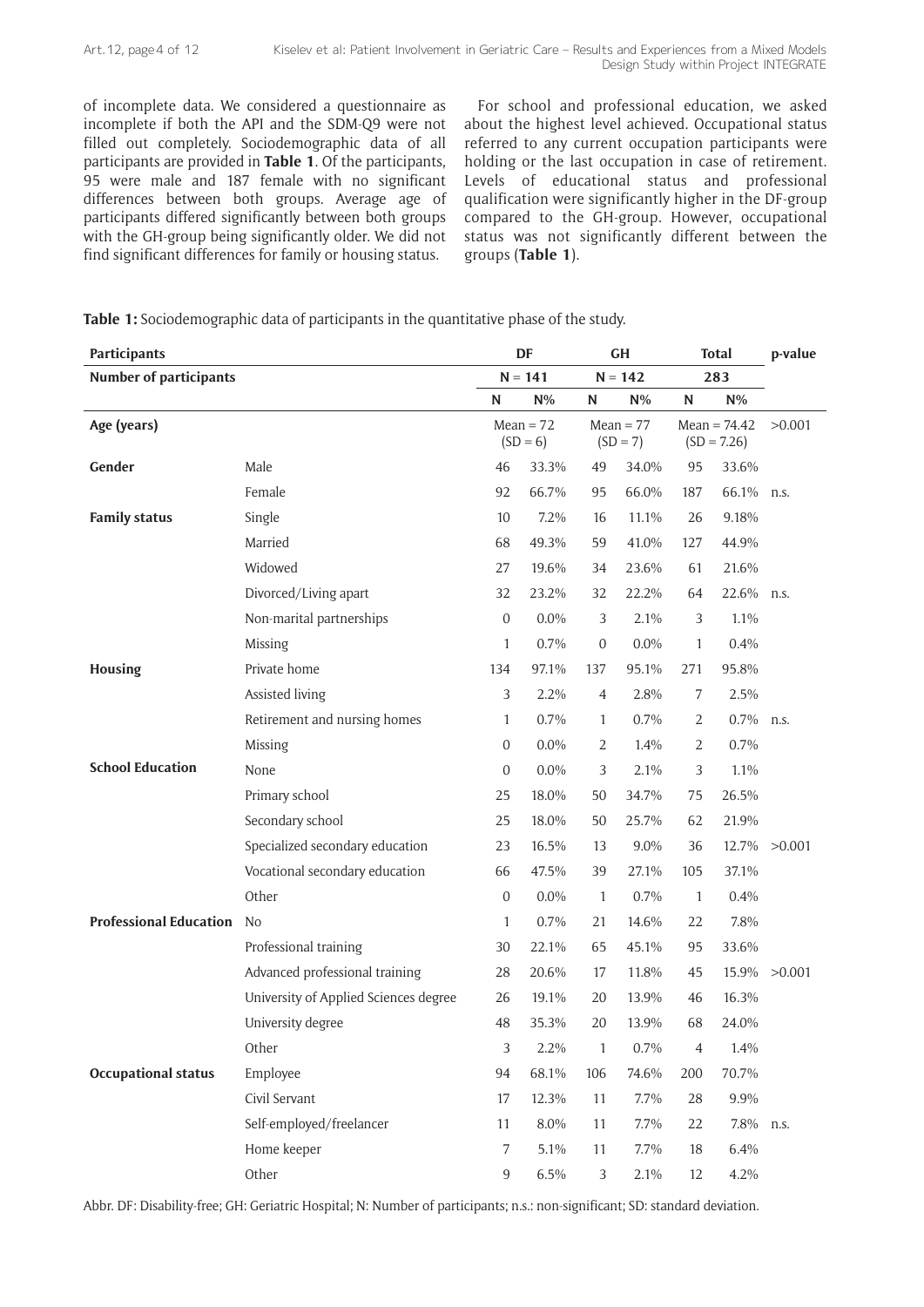The number of diseases and chronic conditions differed not significantly between both groups. However, number of medications as well as care insurance utilisation and levels of disability were significantly higher in the GH-group. Additionally, a significant difference in the subjective perception of health could be observed with the GH-group having a higher percentage of perceiving their health as "Bad" or "Not Well" and the DF-group having a higher percentage of those perceiving their health as "Good" or "Very Good" (**Table 2**).

Results of the API for both groups are presented in **Table 3**. As can be seen, the desire for participation was only moderate for all participants (40.44, SD 27.41) while the desire to be informed was very high (94.37, SD 10.46). A significant difference though was observable between the two groups (DF vs. GH) with the DF group expressing a significantly higher desire to participate in a shared decision-making process. For the desire to be informed, no significant differences could be detected.

Finally, we conducted a linear correlation analysis between the stated desire for participation of the participants based on the results of the API and the perceived involvement in a shared decision-making process based on the results of the SDM-Q9. The linear correlation between these two factors can be seen in **Figure 1**, showing no significant correlation between desire for participation and participation experience by the participants.

# **Qualitative part: focus groups**

# Patients

The analysis of the interview with the patients revealed four topics as part of the coding process: Prerequisites for involvement in the medical process, getting appropriate and understandable information, patient education and care process organisation.

#### Prerequisites for involvement in medical decisions

While most patients agreed that they wanted to be involved in their medical process, one patient stated he was glad that their doctor just told him what had to be done. *"If I would have known that information before the start of that procedure, I would have thought about starting this at all*. *[…] Therefore, I am glad that the doctor did not tell me this piece of information"* (Patient 3). All patients

| <b>Participants</b>                       |             | DF                      |         | <b>GH</b>               |       | <b>Total</b>            |       | p-value |
|-------------------------------------------|-------------|-------------------------|---------|-------------------------|-------|-------------------------|-------|---------|
| <b>Number of participants</b>             |             | $N = 141$               |         | $N = 142$               |       | 283                     |       |         |
|                                           |             | N                       | $N\%$   | N                       | $N\%$ | N                       | $N\%$ |         |
| <b>Care Insurance Utilization</b>         | Yes         | $\overline{2}$          | 1.5%    | 39                      | 27.3% | 41                      | 14.5% | >0.001  |
|                                           | No          | 131                     | 97.0%   | 89                      | 62.2% | 220                     | 77.8% |         |
|                                           | Applied for | 1                       | $0.7\%$ | 12                      | 8.4%  | 13                      | 4.6%  |         |
| <b>Disability</b>                         | Yes         | 101                     | 74.3%   | 65                      | 45.1% | 166                     | 58.7% | >0.001  |
|                                           | No          | 32                      | 23.5%   | 74                      | 51.4% | 106                     | 37.5% |         |
| <b>Number of medications</b>              |             | $M = 2 (SD 2)$          |         | $M = 9 (SD 5)$          |       | $M = 11 (SD 7)$         |       | >0.001  |
|                                           |             | $MD = 2$                |         | $MD = 9$                |       | $MD = 11$               |       |         |
| Number of diseases and chronic conditions |             | $M = 4.49$<br>(SD 3.34) |         | $M = 5.06$<br>(SD 3.56) |       | $M = 4.78$<br>(SD 3.46) |       | n.s.    |
|                                           |             | $MD = 4.00$             |         | $MD = 4.50$             |       | $MD = 4.00$             |       |         |
| Subjective perception of health           | Bad         | 4                       | 3.0%    | 35                      | 24.5% | 39                      | 13.8% | >0.001  |
|                                           | Less well   | 19                      | 14.3%   | 75                      | 52.4% | 94                      | 33.2% |         |
|                                           | Good        | 92                      | 69.2%   | 32                      | 22.4% | 124                     | 43.1% |         |
|                                           | Very good   | 18                      | 13.5%   | 1                       | 0.7%  | 19                      | 6.7%  |         |

**Table 2:** Objective and subjective health status of the participants.

Abbr. DF: Disability-free; GH: Geriatric Hospital; M: mean value; MD: median value; N: Number of participants; n.s.: non-significant; SD: standard deviation.

**Table 3:** Participation and information desire in both groups.

| <b>Participants</b>                | DF          | GC -                               | <b>Total</b>                | p-value |
|------------------------------------|-------------|------------------------------------|-----------------------------|---------|
| Desire for participation (Mean/SD) | 47.02/26.40 | $32.05/26.47$ $40.44/27.41$ <0.001 |                             |         |
| Desire for information (Mean/SD)   | 93.75/11.86 |                                    | 95.15/8.40 94.37/10.46 n.s. |         |

Abr.: DF: Disability-free; GH: Geriatric Hospital; n.s.: non-significant; SD: Standard Deviation.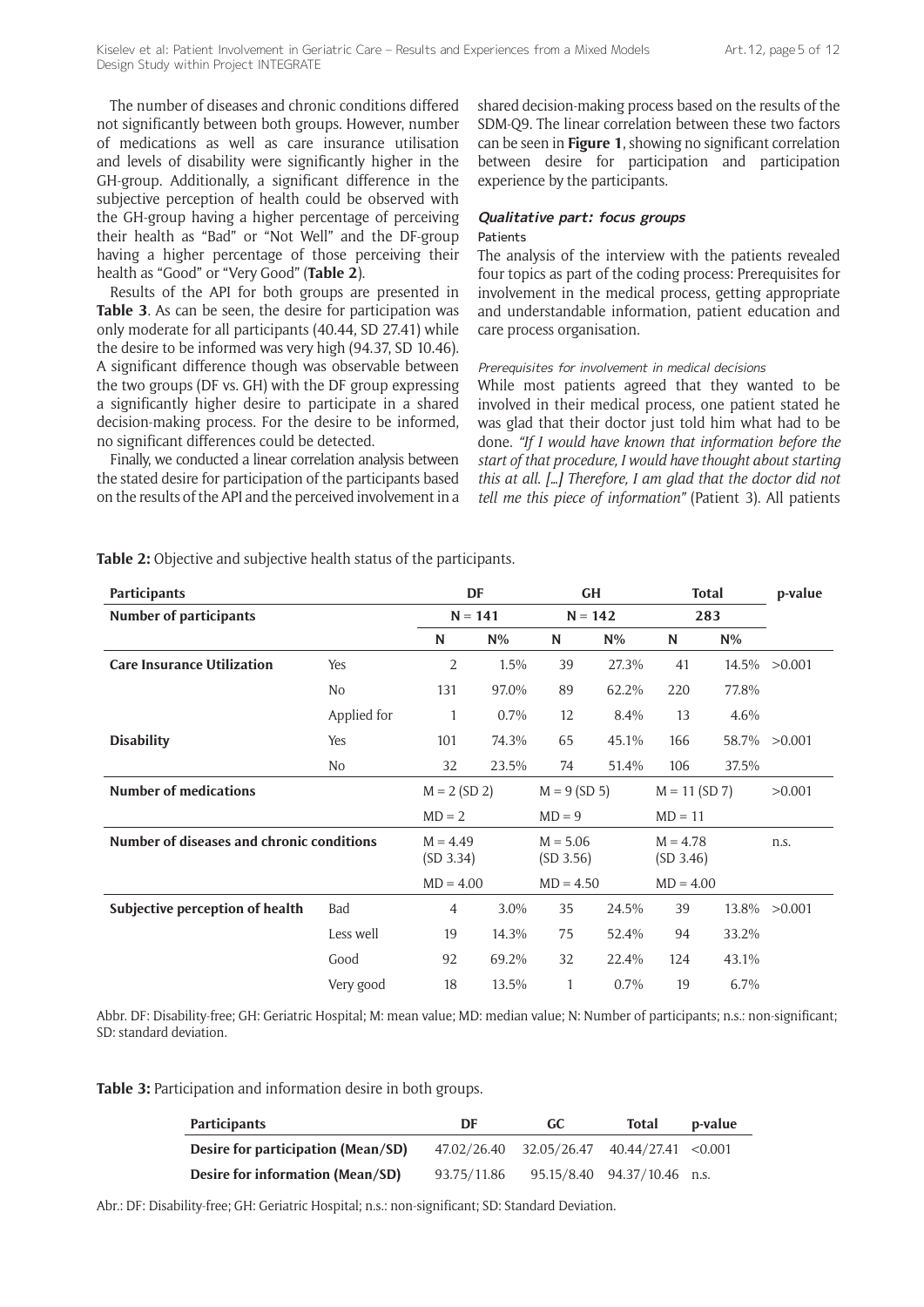

**Figure 1:** Correlation between participation desire and experience of all participants.

agreed, however, that in order to be involved, they needed appropriate and understandable information from the medical doctor. For this, one participant phrased very precise demands: *"To be informed on his condition, what his situation is and what steps are next*. *What can I do, what can be my role, how should be my behaviour*.*"* (Patient 2). A concern of the patients was that medical doctors would influence conversations on medical decisions in order to manipulate patients to agree to their preferred procedure. *"Doctors are pushing to do what they think is the best*. *[…] So you're totally dependent on the doctors' opinion*. *If he says it's the only chance, what can I do?"* (Patient 1). This discredited, according to one patient, the whole participation process. *"I would not like to get the impression that the doctor is only informing me in detail because he wants to safeguard himself and not enable me to make my own decisions*. *And I can't understand fully why he is giving me the kind of information*.*"* (Patient 3). On the other side, good experiences with the doctor and good results from treatments were able to build trust. "*If things go the way the doctor says they will, you trust them*.*" Patient 7*).

# Getting appropriate and understandable information

The participants had very precise notions on the available information throughout the medical process. Information should be processed in a way that made the information process easy to understand. *"The doctor should explain things in plain language which I can understand and not in his professional language*. *[…] Sometimes, I have to ask for this*. *[…] You have to be able to agree on the procedure the doctor is suggesting*.*"* (Patient 6). This was especially important for medication regime. *You're totally dependent on the doctor and his sharing of information*.*"* (Patient 1). Trust was seen as the central requirement for a satisfactory information process. *"I think you have to be able to rely on the doctors' opinion*. *You have to have a certain level of trust*.*"* (Patient 6). One patient in particular expressed additionally the desire to remain in control of his situation: *"But the question is: Can I control what I get prescribed? Is this what I need? When they change medication, is this still what I really need and on the right time?"* (Patient 3).

## Examples were given on very good and bad events of patient information and medical interventions

*"The hospital where I had surgery invited all patients they would treat*. *They introduced the surgeon, the therapists, and the leading nurse*. *Then, they informed us about the whole procedure, about everything what was ahead of us*. *And then we had face-to-face conversations with the doctor and the other medical staff*. *We were there practically the whole day, had a meal there and had the opportunity to take a look at the facility, especially the therapeutic rooms*.*"* (Patient 3). Such a structured and comprehensive informational approach seemed to be able to build the trust needed for the patient to feel comfortable. *"You develop an enormous level of trust if you get that many information and everything is open to you and when you have the feeling to understand everything*.*"* (Patient 3).

In contrast, an inappropriate information process left one patient 'shocked'. *"When I had surgery on my lung, that was awful*. *First, they were telling me that they were removing only a small part of the lung to see what it is […]*. *And then, the nurse came to me late in the evening and was telling me that the professor had seen the pictures again, you have to sign this for me, you have cancer*. *I was so shocked*.*"* (Patient 2).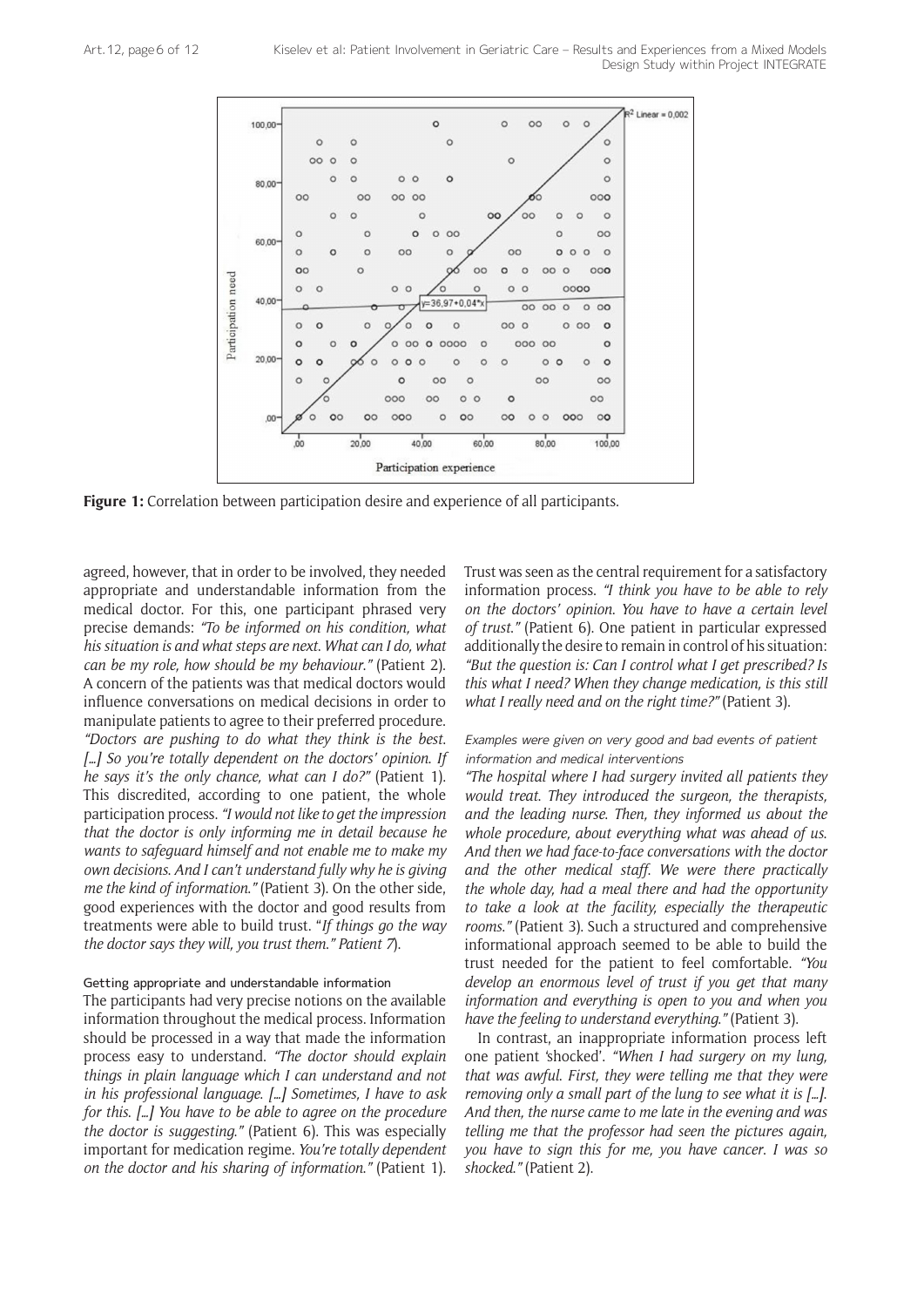#### Structured education process

Two patients reported on structured education processes which they deemed as very important for them and their ability to self-manage their condition. *"And this helps a lot*. *When I have distress, I know what to do*." (Patient 5). The structured process was seen as important for both patients. Both stated that without this education class, they were not able to manage their condition as they were now. *"But now, with this this whole education process, they took away the fear that something could happen*. *This is gone*.*"* (Patient 5). In comparison, self-education was seen more sceptical. *"When you read it, you are maybe missing something important*.*"* (Patient 6).

Another very important point in the educational process for managing the chronic conditions was the involvement of family members. *"I would like to have family member to be included in such education classes*. *My husband has diabetes and once we went home and suddenly he started to behave very strangely*. *Had very empty eyes*. *And I had no clue what was happening until I got it*. *The sugar level! Then I sat him at a table and made something to eat*. *And then, everything was good again*. *And for this, you should include family members in education classes*.*"* (Patient 6).

#### **Organisation of the care process**

The patients saw two very central issues within the organisation process within the hospital which acted as a barrier for the involvement of patients. The first issue was time. As one patient expressed, the whole process of informing and involving the patient takes time which the medical doctor often does not have. *"They have no time to explain things properly and that makes things difficult*.*"* (Patient 2). The second issue was the perceived level of competence of the hospital staff when the patients perceived deviations from the procedures they were used to self-manage themselves. *"I have diabetes and can manage it well, I had several education classes*. *And now, I always had white bread on my plate*. *[…] It took me years to get used to dark bread, but it was nowhere to get*.*"* (Patient 6). This was, according to one patient, a frequent problem. *"I've been through a number of hospitals and nowhere was I able to get what I wanted*.*"* (Patient 6).

#### **Health professionals**

Four topics arose from the conducted interviews: Shared decision-making, patient education, self-management and health professional education.

#### **Shared decision-making**

All health professionals agreed on the importance of a shared decision-making process in general. One of the therapists pointed out: *"I think it is essential*. *We have to work for a mutual goal and it doesn't work if the therapist sets himself some functional goal and is obtruding this goal on the patient and the patient is pursuing other goals which are important for his daily life*. *In the worst case, you work*  *separately, everyone on his goal and in the end, you achieve nothing*.*"* (Therapist 2).

The shared decision-making process was described by two medical doctors basically the same way. *"First I describe the situation to the patient so that he has the same level of information as I have*. *After that; I openly ask him about his preferences, what he thinks would be his choice*. *I compare that with my personal preferences and then we talk about it*.*"* (Doctor 2). However, neither the doctors nor the therapists described a specific approach to this process. *"No, no specific strategy*. *Patients' can be so different, their personality and situation can be different*. *[…] You have to have a new strategy every time*.*"* (Doctor 1). One medical doctor expressed it as 'recognizing' the readiness of the patient to be involved: *"At one point you'll recognise that they're ready, which is when you offer them that chance*. *You have to really think about how you suggest they proceed*.*"* (Doctor 3).

While the interviewed nurses generally agreed on the importance of involving the patient in decisions, some aspects of their work made a shared decision-making process difficult, as for some actions there was no real choice to make. *"Some principles are there, of course*. *The patient has to take his medication; wounds have to be cared for*. *But you have to find a way to get it done… […] You are speaking with the patient, telling him what we should do and if not it becomes worse*.*"* (Nurse 2).

Unwillingness to be involved in a shared decisionmaking process was perceived by the medical doctors as a matter of interest and attributed to certain diseases. *"Patients with any lack of interest in any change*. *COPD patients for example*. *They want to go home as fast as possible and continue smoking*. *Talks with these patients can be very frustrating*.*"* (Doctor 1). Another perceived factor contributing to the participation process was age. *"The younger the person is, the more they're interested in participating in making decisions that concern their state of health*. *Older clients tend to want specialists to make decisions on their behalf*.*"* (Doctor 3). In contrast, the interviewed therapists saw a lack of information as the most important barrier for involving patients. *"But most often this fails because the patients have not enough information*.*"* (Therapist 1). Age was seen as a factor by the therapists too, but the emphasis was more on the patients' expectations. *"…patients are often times not used to participate, especially the older ones"*. (Therapist 1).

Another barrier on the process of involving the patient in a shared-decision making process was the formal framework in Germany. As certain formal requirements had to be met for a proper imbursement, the choices of the patient were limited. *"We have to do certain therapies in order to bill our treatment as complex*. *So we can't ask the patient what he wants*.*"* (Therapist 1).

#### **Patient education**

For the medical doctors in the geriatric hospital, patient education was a very important part of his relationship to the patient that was mostly embedded in the daily routine.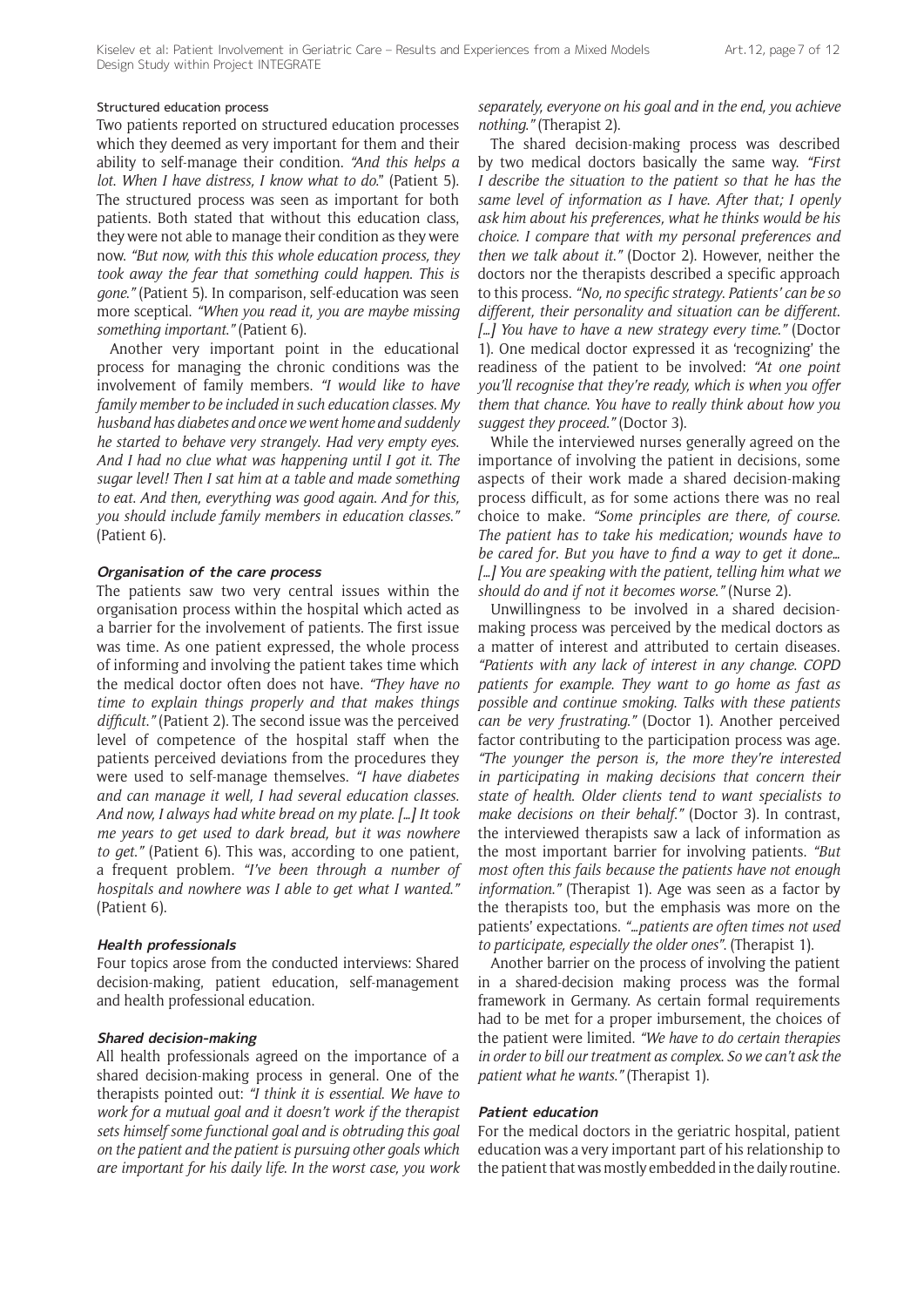Topics of patient education were almost exclusively to provide task-specific skills for self-managing aspects of their condition. One doctor talked about educating patients with a chronic obstructive pulmonary disease (COPD) patients in the use of inhalers. *"During the visits I ask the patient if he can demonstrate the handling with the device*.*"* (Doctor 1). However, some of the education tasks were delegated to the nurses. *"I either demonstrate the use or give an instruction to one of the nurses*.*"* (Doctor 1). The decision on whether educating the patient personally or delegating this to a nurse was mostly the expected time to practice the use. *"For most patients, instruction in the use of the inhaler takes time – about half an hour – which we as medical doctors most often can't afford, so we delegate this work to the nurses*.*"* (Doctor 1). For the health professionals in the ambulatory sector, patient education was mostly done by verbal information and by providing written material. *"I give patients materials to take with them so they can look at them at home*. *But we go through them together as well, so they know what to focus on*.*"* (Doctor 3). Another way for providing information was to give them information on available websites. *"I've directed them to websites where they can get information […]*. *Then they can get further information at home*.*"* (Doctor 4). None of the medical doctors was involved in a structured patient education program.

For the therapists, patient education was limited on teaching self-dependent exercises. *"First you have to teach them certain basic abilities and the patient should be at a point where he is able to convert the exercises in his daily routine*.*"* (Therapist 2). Providing more specific information about the chronic condition of a patient was seen as the responsibility of the doctor. *"I think this is more a doctors' task*.*"* (Therapist 1).

# **Self-management**

In principle, the same approach was chosen for controlling sufficient self-management skills, although it was stated that it was important to get feedback from both the patient and the educating nurse. *"During the next visits by letting the patients do it again or you're asking the nurse who did the education*. *You have to ask both sides to have the whole picture*.*"* (Doctor 2). The same was true for the therapists, who saw 'self-management' as a way to incorporate exercises in their daily life and taking responsibility for their body. *"It should be like that the patient knows he's getting a framework for his own work, so the therapist is showing him his way, his opportunities, but the progress is not expectable in the short sessions of therapy; you have to put additional work into your body in order to be able to expect results*. *It's up to you what you make out of it*. *And I'm not responsible for it when you don't do it*.*"* (Therapist 2). Interestingly, while providing knowledge to the patient in order to sufficiently self-manage his condition was not a topic for patient education, it was acknowledged that this was a very important point. *"He has to be educated not only in doing it but also about the reasons why it is so important*.*"* (Doctor 1).

#### **Health-professional education**

As the importance of patient involvement was generally acknowledged, part of the focus group discussions centred on opportunities on the necessary communication skills and how the skills of the patient can be identified. Both medical doctors from the geriatric hospital complained that patient education and self-management concepts were not part of the University education. *"Unfortunately this is not taught in University*.*"* (Doctor 2). On the other hand, special courses seemed to be available both in Germany and in Estonia. *"I think that every new in-service training course where you boost your professional knowledge and improve how you work with clients*.*"* (Doctor 1). In contrast, involving the patient in the decision-making process and teaching them exercises seemed more natural for the therapists. *"It's the only way I know*. *I give everyone something to do as homework*.*"* (Therapist 2).

# **Discussion**

In our study, we used a mixed-method design combining quantitative and qualitative research approaches to analyse and evaluate the level and extend of patient involvement in the population of older people, but also perceived barriers from the patients' and the health professionals' perspective.

Regarding the conducted questionnaire, we were able to draw two conclusions. First, in our cohort of older people living in Germany, those with a current need of intervention had a significantly lower desire to participate in a medical decision process. In comparison, higher levels of the desire to participate in shared decision-making processes in patients with a variety of diagnoses could be seen in a pooled data analysis from six trials [26]. While the cohorts of these trials were all younger than our cohorts, we are not able to interpret reasons for the lower participation desire in our participants. One possible explanation is that the desire of patients to be informed and to understand the underlying process of their condition in order to be willing or able to participate in the decisional process (and all subsequent steps) is getting more difficult with the rising complexity of their condition. This might discourage older people but also discourage health professionals whose responsibility it is to initiate the shared decision-making process. This was reflected by our interviews where the physicians demonstrated the subjective estimation that age would be a factor for the willingness to participate in a decision-making process. Second, we could not detect any correlation between the participants desire to be involved in a shared decisionmaking process and their experience with medical doctors. This finding was both true for subjects who wanted or not wanted to be involved. The question if this results stem from a lack of awareness or willingness to involve older patients in medical decisions cannot be answered based on the results of the questionnaires. However, none of the health professionals in our interviews described a structured approach for shared decision-making and instead emphasised an individual approach based on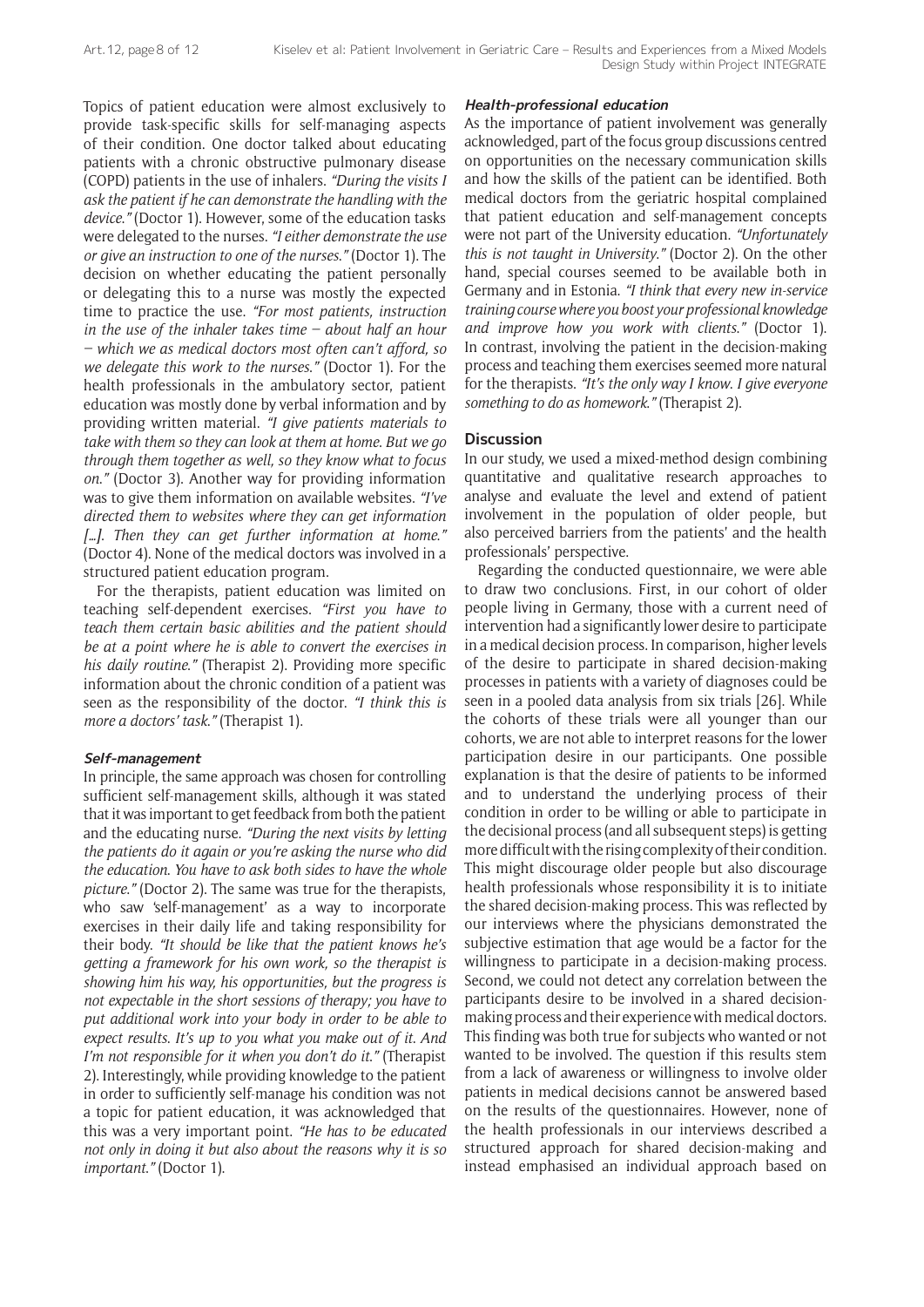empathy and experience. We therefore assume that in our group of health professionals, this lack of a structured approach could lead to false conclusions regarding the patients' desire to be involved. Structured instruments for the measurement of patient involvement are focussing on the observable extend of patient involvement [27]. While such measurements are important in scientific research, clinical routine demands a practical instrument to recognize the level of willingness to participate in a specific patient. Despite the willingness of health professionals and patients alike to use such instruments [28], none have been developed to our knowledge. Therefore, health professionals are limited to their clinical experience and empathy which can, as could be demonstrated in our work, lead to false conclusions.

Based on the conducted focus groups, several common factors could be identified. One of the central themes in the patient focus groups was that patient involvement would require an appropriate information process. For this, information and education processes needs to be structured in a way where patients are able to understand their own condition, the acute medical interventional process and the required long-term measures. These factors were described by Nutbeam (2000) as part of the term 'health literacy' [29]. According to the WHO, health literacy consists of four domains: 1) accessing or obtaining information; 2) understanding relevant information; 3) appraising, judging or evaluating information; and 4) applying or using information relevant to health [30]. In contrast, the interviewed patients decried too much professional language in conversations or written information, especially in their relationship with medical doctors. Additionally, they felt dependant on the willingness of the medical doctor to provide sufficient information. Several patients themselves concluded that a gap of knowledge was unavoidable and therefore they would need the trust that they are getting all relevant information by the doctor. Therefore, getting the impression that the doctor withholds some information would absolutely impair this trust. The last point is especially important as the relationship between the patient and the medical doctor has to be based on trust, as was stated several times in the conversations with patients. Obviously, an insufficient information process and the subjective impression that the medical doctor could withhold any information deemed important to the patient can disrupt this trust. As a consequence, the whole information process and the aim of involving the patient in the care cycle are discredited as "safeguarding". Interestingly, this conflict was not seen by the health professionals, which could be part of the problem.

All in all, patients did not made; over the course of the discussion, the distinction between information, education and self-management. Instead, these three factors seemed to be perceived as a continuum in which one factor was influencing the others. Health literacy was seen as a central factor imperative to the ability to

initiate the other three factors in that continuum. This was demonstrated by two reports on structured patient education programs in which all three aspects were taught as parallel and interrelated to each other. Those patients that did not receive any formal and structured program perceived such programs as opportunities for an improvement of their own self-management skills.

Leenerts et al. (2002) provided a theoretical concept of self-care that consisted of five dimensions for health promotion in independent older adults [31]. The dimensions of this model were internal and external environment, self-care ability, education, self-care activity and outcomes; with the first four dimensions influencing the fifth dimension, outcomes. A successful self-care process requires competencies in all of the first four dimensions; while providing and developing these competencies is part of the responsibility of the different health professions working with the patient. The relationship between patient and health professional was described as "partnership". According to Leenerts, an approach of partnership ensures a common basis and level of trust between both sides and a higher probability that specific problems and needs of the patient are met.

In contrast to the patients' perspective, the interviewed health professionals demonstrated a very task-specific attitude to this. They tended to see the information- and/or education process as well as the self-management ability as related to a specific problem or action; in contrast to the requirements phrased by the patients who demanded a complete picture of the process. Additionally, factors like older age and lower levels of health were subjectively associated with a lower willingness to participate in a medical process of a specific patient without describing any identification process of the actual desire of a given patient to participate. As could be seen in our questionnaire study, this obviously leads to an inadequate identification process. On the organisational side, time restrictions were named as the most important barrier for patient involvement.

While our approach aimed at a comprehensive analysis of the extent of patient involvement as well as existing barriers in Geriatrics, some limitations are restricting the generalisability of our results. First, while we took every effort to distribute our questionnaires, we were only able to include 283 complete questionnaires. Because of the recruiting strategy especially for older people without disabilities, we were not able to influence the response rate. This might have resulted in the relatively low rate of participants and to a potential bias in the sociodemographic profile of this group. More, we defined a minimum age of 60 years as an inclusion criterion, which is rather young for geriatric patients. However, with a mean age of over 74 years we think that our sample is rather representative. Additionally, as with all qualitative research, the results are mainly a reflection of subjective viewpoints of a selected group, which further limits the transferability of our results. We aimed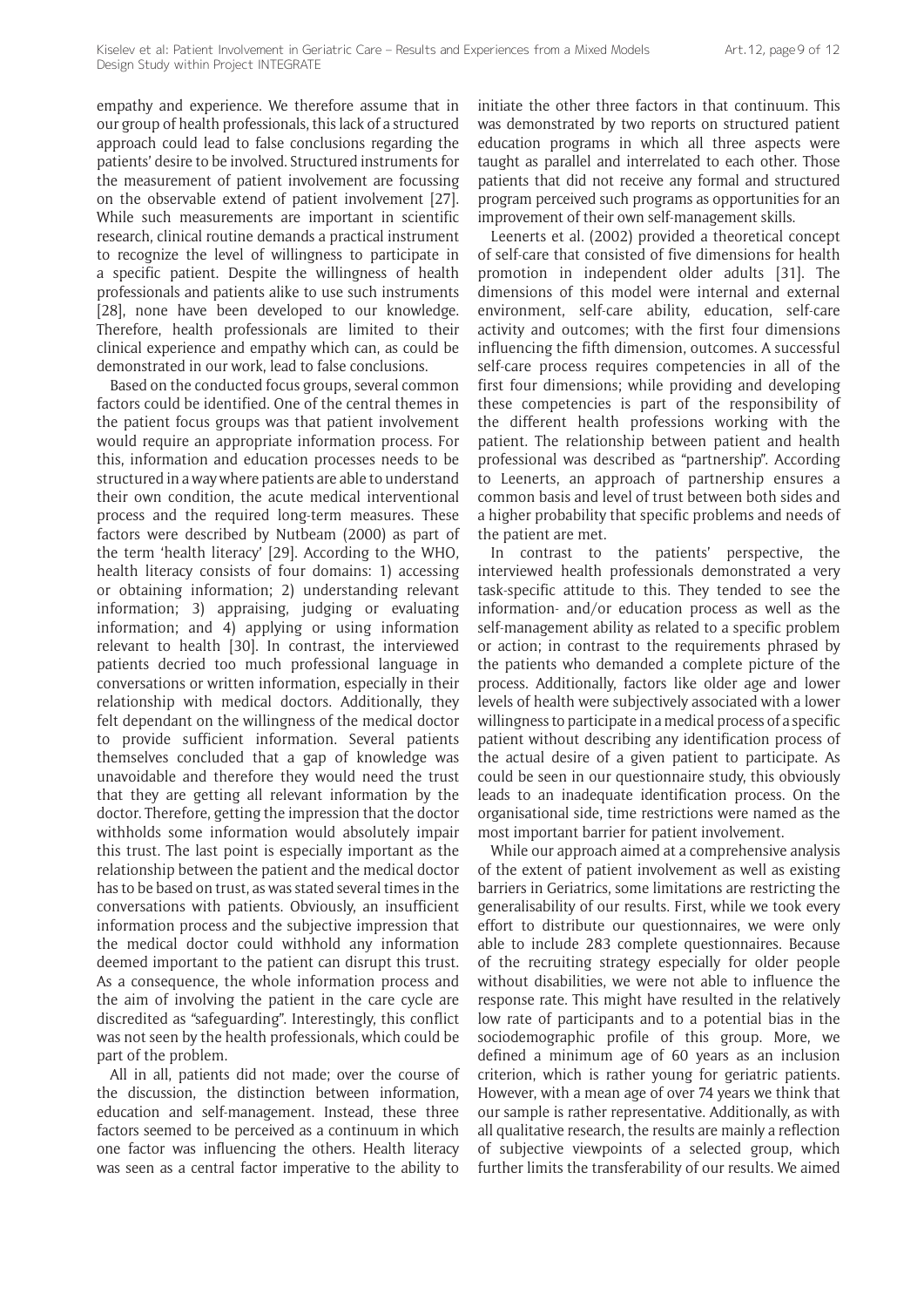at expand our results by providing additional interviews from a different care setting and within a different health system. As we found relatively homogeneous results in our interviews in both sites, we think this underpins the generalisability of evidence our findings. Furthermore, we were not able to include all relevant health professionals in our focus groups at both sites, as in Germany we were not able to recruit social workers and neuropsychologists. These two professions would potentially been able to provide further information and insight. Unfortunately, no members of these professions were able to participate within our given timeframe due to workload issues. Therefore, the results of this study have to be interpreted cautiously within the given context. Finally, we conducted our research in two European countries, Germany and Estonia. So, our results cannot be transferred to other countries with different health systems and potential attitudes towards patient involvement without caution.

However, by incorporating the results from the first part of the study and presenting them to an independent group of patients and health professionals alike we feel confident that we were able to identify some important factors, which can act as either a contributor or barrier against patient involvement in older people. For several findings on the patients' side like their proposed prerequisites for patient involvement or the development of mistrust based on an inappropriate communication strategy we found congenial concepts on the side of the health professionals. While the impression of 'safeguarding' may be exaggerated, it can be comprehended from the patients view. This is an important finding, as trust is one of the most important, if not the most important element in the relationship between patient and health professional. Concepts of involving patients in the medical decision or intervention process have to take into account to retain the level of trust necessary for a partnership approach as proposed by Leenerts et al. (2002) [31]. For this, patients should not only be able to perform certain actions in their self-management process but also understand the implications every step in the medical and care process, including their own role, has on the shortand long-term development of their condition. This makes a comprehensive and structured information and education process necessary which still takes into account the individual needs of each patient. This is especially true for patients with complex conditions. Finally, the self-management ability and the level of success of the self-management process should be supervised. In this, the role of health professionals has to be strengthened; but especially nurses and therapists could play a more pivotal role in this supervision effort.

In our view, the results of this study can help to understand important components and prerequisites on how to involve patients in the planning and conduction of their care process. The enablement of patients to participate in their care process is an important feature of patient-centred care [32].

Without a proper process to involve patients and enable them to make informed decisions and handle their own condition(s), the necessary levels of trust and collaboration are difficult to achieve. As the involvement of patients in the care process is a core component of integrated care [14, 33], this has to be considered in integrated care too. Managers and policy makers alike should consider this in their work on implementing components of integrated care into their respective fields of work. Additionally, future studies should emphasise these results and include them in their research to further deepen the insight into the potential of PI in older people and geriatric patients.

# **Conclusion**

In our study, there was a clear and perceivable gap between the phrased prerequisites for patient involvement by the patients and by the health professionals. While patients demanded a suitable and structured information and education process in order to feel able to participate, health professionals perceived a lacking willingness of a patient to be involved with as a lack of interest and described any education process of a patient very task specific. Additionally, the self-perceived dependency on the medical doctor regarding the provided information was seen as a potential source of a loss of trust in the communication between doctors and patients. Health professionals should be aware of this danger in their approach to patients and provide comprehensive and suitable information over the whole course of any intervention. Health professionals of all sorts have to be able to identify the level of health literacy as well as the desire for participation of their patients in any care process. For this, suitable concepts seem to be lacking and should be developed.

#### **Reviewers**

Stefan Greß, PhD, Associate Professor, Health Services Research and Health Economics, Department of Health Sciences, University of Applied Sciences Fulda, Germany.

Caroline Longpré, inf., Ph.D., Sc. Inf., adm. Professeure en sciences infirmières; Secrétaire générale du SPUQO; Université du Québec en Outaouais (UQO), Québec, Canada.

#### **Competing Interests**

The authors have no competing interests to declare.

#### **References**

1. **Loh, A, Simon, D, Wills, CE, Kriston, L, Niebling, W** and **Härter, M.** The effects of a shared decisionmaking intervention in primary care of depression: A cluster-randomized controlled trial. *Patient Educ Couns*, 2007; 67(3): 324–32. DOI: [https://doi.](https://doi.org/10.1016/j.pec.2007.03.023) [org/10.1016/j.pec.2007.03.023](https://doi.org/10.1016/j.pec.2007.03.023)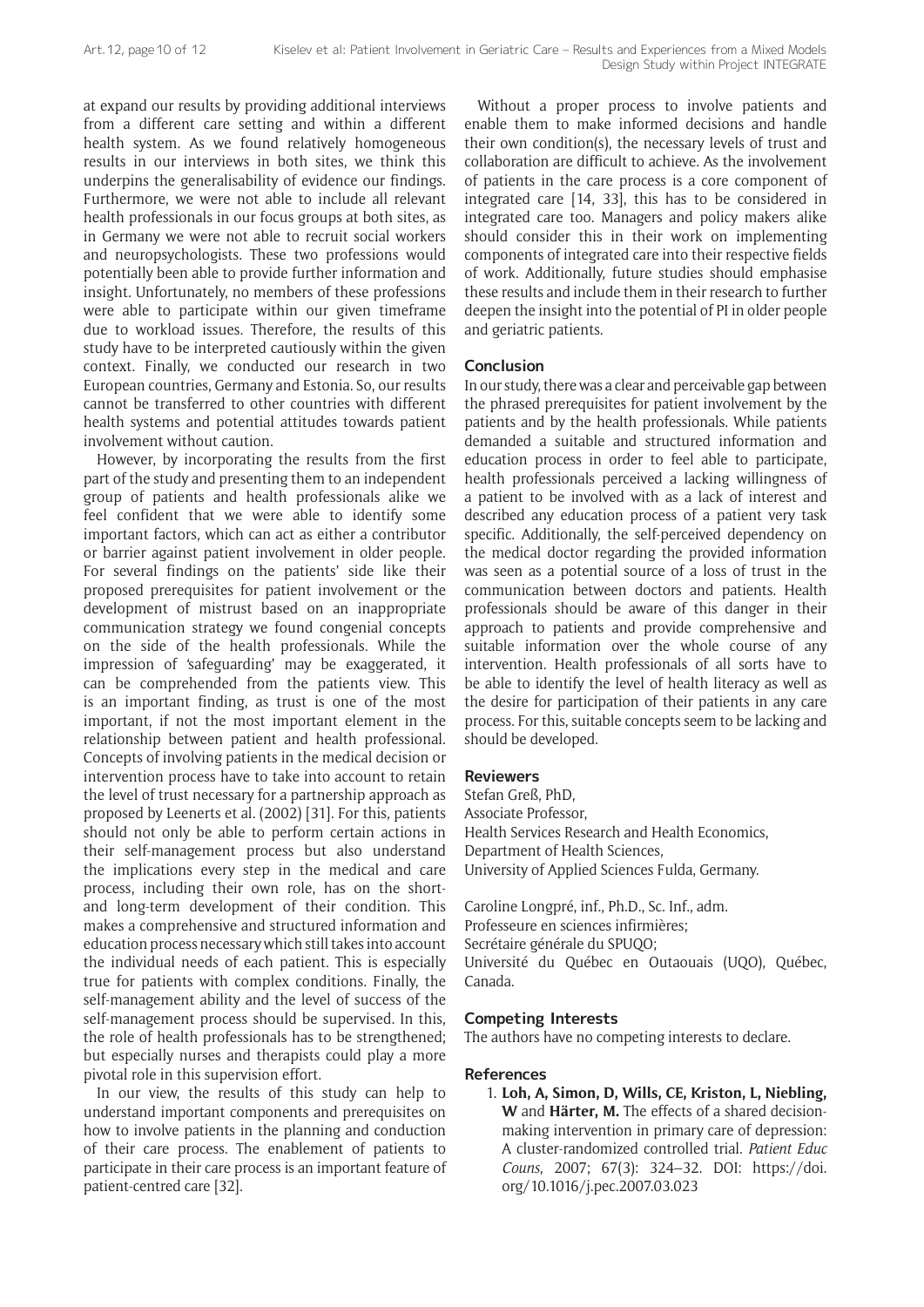- 2. **World Health Organization.** World alliance for patient safety: Forward programme, 2005. Geneva: World Health Organization; 2004.
- 3. **Bastiaens, H, Van Royen, P, Pavlic, DR, Raposo, V** and **Baker, R.** Older people's preferences for involvement in their own care: A qualitative study in primary health care in 11 European countries. *Patient Educ Couns*, 2007 Sep; 68(1): 33–42. DOI: <https://doi.org/10.1016/j.pec.2007.03.025>
- 4. **Sahlsten, MJM, Larsson, IE, Sjöström, B** and **Plos, KAE.** An analysis of the concept of patient participation. *Nurs Forum (Auckl)*, 2008 Mar; 43(1): 2–11. DOI: [https://doi.](https://doi.org/10.1111/j.1744-6198.2008.00090.x) [org/10.1111/j.1744-6198.2008.00090.x](https://doi.org/10.1111/j.1744-6198.2008.00090.x)
- 5. **Vahdat, S, Hamzehgardeshi, L, Hessam, S** and **Hamzehgardeshi, Z.** Patient Involvement in Health Care Decision Making: A Review. *Iran Red Crescent Med J* [Internet]. 2014 Jan [cited 2017 Feb 23]; 16(1). Available from: [http://www.ncbi.nlm.](http://www.ncbi.nlm.nih.gov/pmc/articles/PMC3964421/) [nih.gov/pmc/articles/PMC3964421/](http://www.ncbi.nlm.nih.gov/pmc/articles/PMC3964421/).
- 6. **[A New Definition of Patient Engagement.pdf](http://www.cfah.org/file/CFAH_Engagement_Behavior_Framework_current.pdf).** [Internet]. [cited 2015 Mar 16]. Available from: [http://www.cfah.org/file/CFAH\\_Engagement\\_](http://www.cfah.org/file/CFAH_Engagement_Behavior_Framework_current.pdf) [Behavior\\_Framework\\_current.pdf.](http://www.cfah.org/file/CFAH_Engagement_Behavior_Framework_current.pdf)
- 7. **[Patient Involvement Aggregate report](https://ec.europa.eu/health/sites/health/files/systems_performance_assessment/docs/eurobaro_patient_involvement_2012_en.pdf)  [FINAL 09052012](https://ec.europa.eu/health/sites/health/files/systems_performance_assessment/docs/eurobaro_patient_involvement_2012_en.pdf)** – **eurobaro\_patient\_** [involvement\\_2012\\_en.pdf.](https://ec.europa.eu/health/sites/health/files/systems_performance_assessment/docs/eurobaro_patient_involvement_2012_en.pdf) [Internet]. [cited 2015 Mar 12]. Available from: [http://ec.europa.eu/](http://ec.europa.eu/health/systems_performance_assessment/docs/eurobaro_patient_involvement_2012_en.pdf) [health/systems\\_performance\\_assessment/docs/](http://ec.europa.eu/health/systems_performance_assessment/docs/eurobaro_patient_involvement_2012_en.pdf) [eurobaro\\_patient\\_involvement\\_2012\\_en.pdf.](http://ec.europa.eu/health/systems_performance_assessment/docs/eurobaro_patient_involvement_2012_en.pdf)
- 8. **Hogg, CNL.** Patient and public involvement: What next for the NHS? *Health Expect*, 2007 Jun 1; 10(2): 129–38. DOI: [https://doi.org/](https://doi.org/10.1111/j.1369-7625.2006.00427.x) [10.1111/j.1369-7625.2006.00427.x](https://doi.org/10.1111/j.1369-7625.2006.00427.x)
- 9. **Mead, N** and **Bower, P.** Patient-centredness: A conceptual framework and review of the empirical literature. *Soc Sci Med 1982*, 2000 Oct; 51(7): 1087–110.
- 10. **Longtin, Y, Sax, H, Leape, LL, Sheridan, SE, Donaldson, L** and **Pittet, D.** Patient participation: Current knowledge and applicability to patient safety. *Mayo Clin Proc*, 2010 Jan; 85(1): 53–62. DOI: <https://doi.org/10.4065/mcp.2009.0248>
- 11. **Lyttle, DJ** and **Ryan, A.** Factors influencing older patients' participation in care: A review of the literature. *Int J Older People Nurs*, 2010 Dec; 5(4): 274–82. DOI: [https://doi.](https://doi.org/10.1111/j.1748-3743.2010.00245.x) [org/10.1111/j.1748-3743.2010.00245.x](https://doi.org/10.1111/j.1748-3743.2010.00245.x)
- 12. **Forster, R** and **Kranich, C.** Patienten- und Bürgerbeteiligung im Gesundheitssystem – jüngste politische Initiativen in England und Deutschland im Vergleich. *Gesundheitswesen*, 2007 Feb; 69(2): 98–104. DOI: [https://doi.](https://doi.org/10.1055/s-2007-970403) [org/10.1055/s-2007-970403](https://doi.org/10.1055/s-2007-970403)
- 13. **Project Integrate Benchmarking Integrated Care – IFIC.** [Internet]. [cited 2016 Aug 1]. Available from: <http://projectintegrate.eu/>.
- 14. **Shaw, S, Rosen, R** and **Rumbold, B.** What is integrated care. *Overv Integr Care NHS Lond Nuffield*

*Trust,* [Internet]. 2011 [cited 2017 Feb 13]; Available from: [http://www.nuffieldtrust.org.uk/sites/files/](http://www.nuffieldtrust.org.uk/sites/files/nuffield/publication/what_is_integrated_care_research_report_june11.pdf) nuffield/publication/what\_is\_integrated\_care [research\\_report\\_june11.pdf.](http://www.nuffieldtrust.org.uk/sites/files/nuffield/publication/what_is_integrated_care_research_report_june11.pdf)

- 15. **Coulter, A** and **Collins, A.** Making shared decisionmaking a reality: No decision about me, without me. London: King's Fund; 2011.
- 16. **Dent, M** and **Pahor, M.** Patient involvement in Europe – a comparative framework. *J Health Organ Manag*, 2015 Jul 29; 29(5): 546–55. DOI: [https://](https://doi.org/10.1108/JHOM-05-2015-0078) [doi.org/10.1108/JHOM-05-2015-0078](https://doi.org/10.1108/JHOM-05-2015-0078)
- 17. **Brannen, J.** NCRM methods review papers, NCRM/005. *Mixed methods research: A discussion paper*; 2005 [cited 2017 Feb 13]. Available from: [http://eprints.ncrm.ac.uk/89.](http://eprints.ncrm.ac.uk/89)
- 18. **Ende, DJ, Kazis, L, Ash, A** and **Moskowitz, MA.** Measuring patients' desire for autonomy. *J Gen Intern Med*, 1989 Jan 1; 4(1): 23–30. DOI: [https://](https://doi.org/10.1007/BF02596485) [doi.org/10.1007/BF02596485](https://doi.org/10.1007/BF02596485)
- 19. **Kriston, L, Scholl, I, Hölzel, L, Simon, D, Loh, A** and **Härter, M.** The 9-item Shared Decision Making Questionnaire (SDM-Q-9). Development and psychometric properties in a primary care sample. *Patient Educ Couns*, 2010 Jul; 80(1): 94–9. DOI: [https://doi.org/10.1016/j.pec.2009.](https://doi.org/10.1016/j.pec.2009.09.034) [09.034](https://doi.org/10.1016/j.pec.2009.09.034)
- 20. **Simon, D, Kriston, L, Loh, A, Spies, C, Scheibler, F, Wills, C,** et al. Confirmatory factor analysis and recommendations for improvement of the Autonomy-Preference-Index (API). *Health Expect Int J Public Particip Health Care Health Policy*, 2010 Sep; 3(3): 234–43. DOI: [https://doi.](https://doi.org/10.1111/j.1369-7625.2009.00584.x) [org/10.1111/j.1369-7625.2009.00584.x](https://doi.org/10.1111/j.1369-7625.2009.00584.x)
- 21. **Scholl, I, Kriston, L** and **Härter, M.** PEF-FB-9 – Fragebogen zur Partizipativen Entscheidungsfindung (revidierte 9-Item-Fassung). *Klin Diagn Eval*, 2011; 4(1): 46–9.
- 22. **Koppel, A, Kahur, K, Habicht, T, Saar, P, Habicht, J, van Ginneken, E,** et al. Health Systems in Transition. *Estonia Health system review*; 2008 [cited 2017 Feb 23]. Available from: [http://rahvatervis.](http://rahvatervis.ut.ee/handle/1/641) [ut.ee/handle/1/641](http://rahvatervis.ut.ee/handle/1/641).
- 23. **Cash-Gibson, L** and **Rosenmoller, M.** Project INTEGRATE – a common methodological approach to understand integrated health care in Europe. *Int J Integr Care*, 2014 Oct; 14: e035. DOI: [https://doi.](https://doi.org/10.5334/ijic.1980) [org/10.5334/ijic.1980](https://doi.org/10.5334/ijic.1980)
- 24. **Halcomb, EJ** and **Davidson, PM.** Is verbatim transcription of interview data always necessary? *Appl Nurs Res ANR*, 2006 Feb; 19(1): 38–42. DOI: <https://doi.org/10.1016/j.apnr.2005.06.001>
- 25. **Mayring, P.** Qualitative Inhaltsanalyse: Grundlagen und Techniken. 11th ed. Weinheim: Beltz; 2010; 144. DOI: [https://doi.org/10.1007/](https://doi.org/10.1007/978-3-531-92052-8_42) [978-3-531-92052-8\\_42](https://doi.org/10.1007/978-3-531-92052-8_42)
- 26. **Hamann, J, Neuner, B, Kasper, J, Vodermaier, A, Loh, A, Deinzer, A,** et al. Participation preferences of patients with acute and chronic conditions. *Health Expect Int J Public Particip Health Care Health*